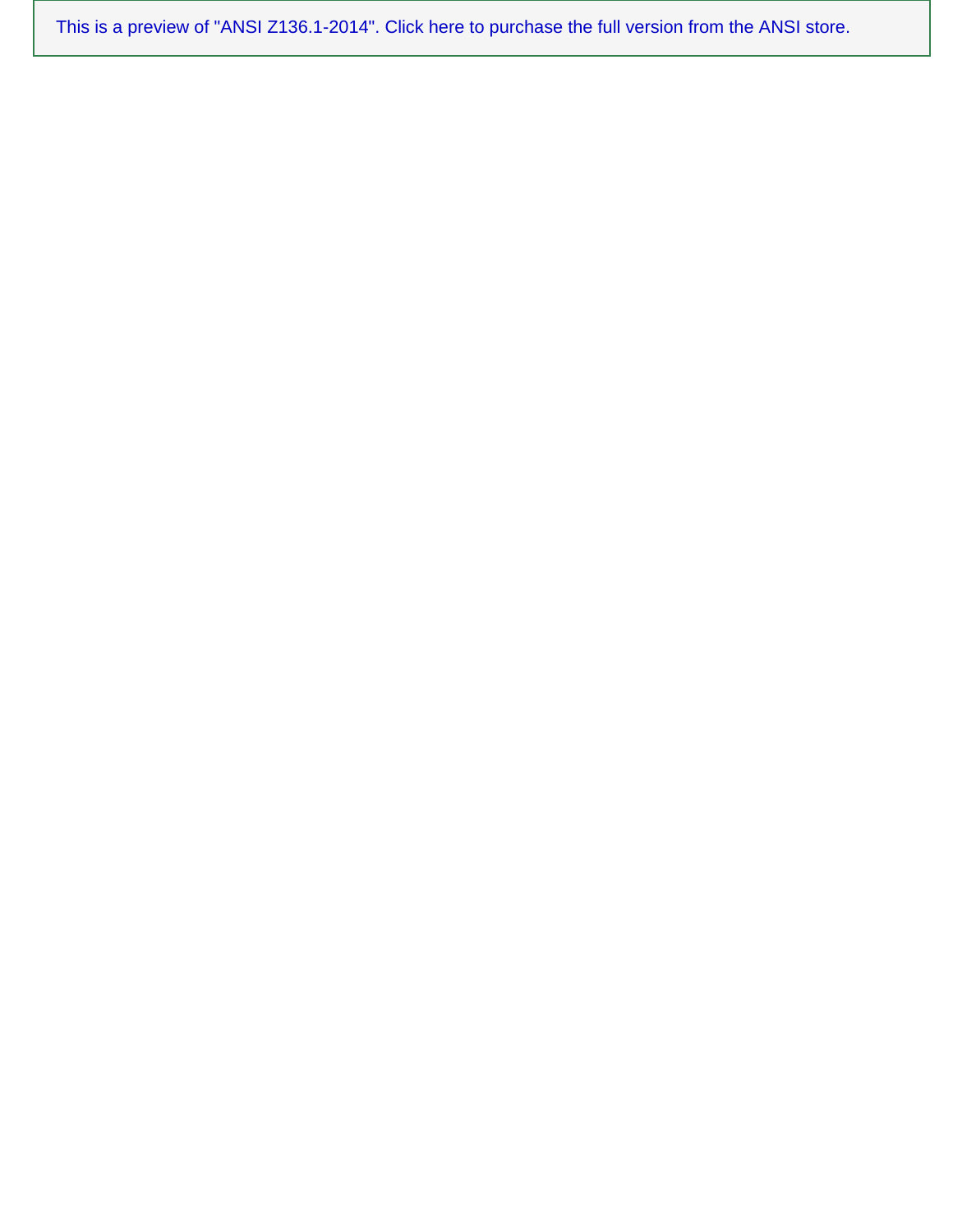**ANSI** Z136.1 – 2014 Revision of ANSI Z136.1-2007

**American National Standard for Safe Use of Lasers** 

**Secretariat Laser Institute of America**

**Approved December 10, 2013 American National Standards Institute, Inc.**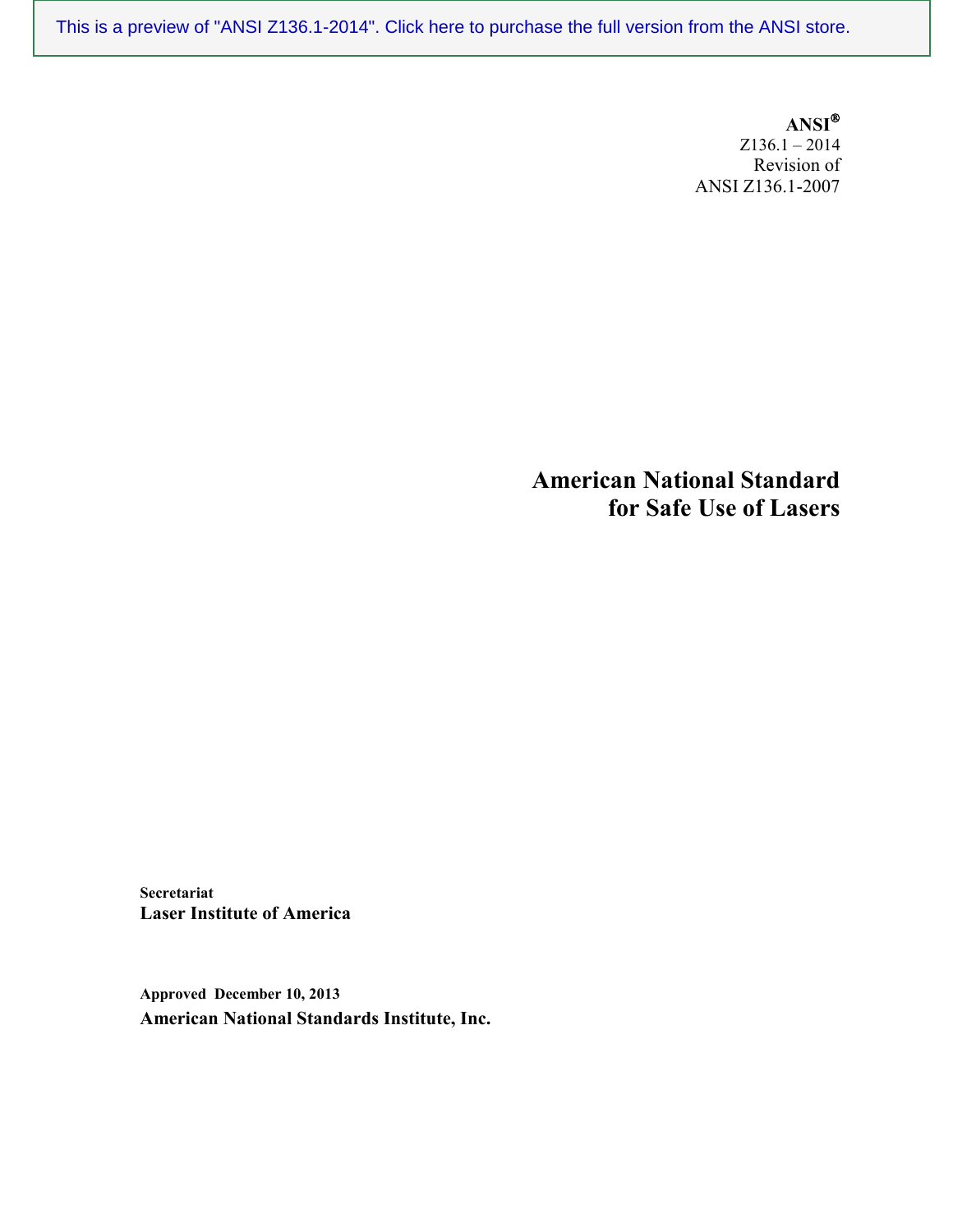**American National Standard** An American National Standard implies a consensus of those substantially concerned with its scope and provisions. An American National Standard is intended as a guide to aid the manufacturer, the consumer, and the general public. The existence of an American National Standard does not in any respect preclude anyone, whether or not he or she has approved the standard, from manufacturing, marketing, purchasing, or using products, processes or procedures not conforming to the standard. American National Standards are subject to periodic review and users are encouraged to obtain the latest editions.

> **CAUTION NOTICE:** This American National Standard may be revised or withdrawn at any time. The procedures of the American National Standards Institute require that action be taken periodically to reaffirm, revise, or withdraw this standard no later than five years from the date of publication. Purchasers of American National Standards may receive current information on all standards by calling or writing the American National Standards Institute.

Published by

**Laser Institute of America 13501 Ingenuity Drive, Suite 128 Orlando, FL 32826**

ISBN: 978-1-940168-01-2 Paper version ISBN: 978-1-940168-00-5

Copyright © 2014 by Laser Institute of America. All rights reserved.

No part of this publication may be copied or reproduced in any form, including an electronic retrieval system or be made available on the Internet, a public network, by satellite, or otherwise, without the prior written permission of the publisher.

Printed in the United States of America.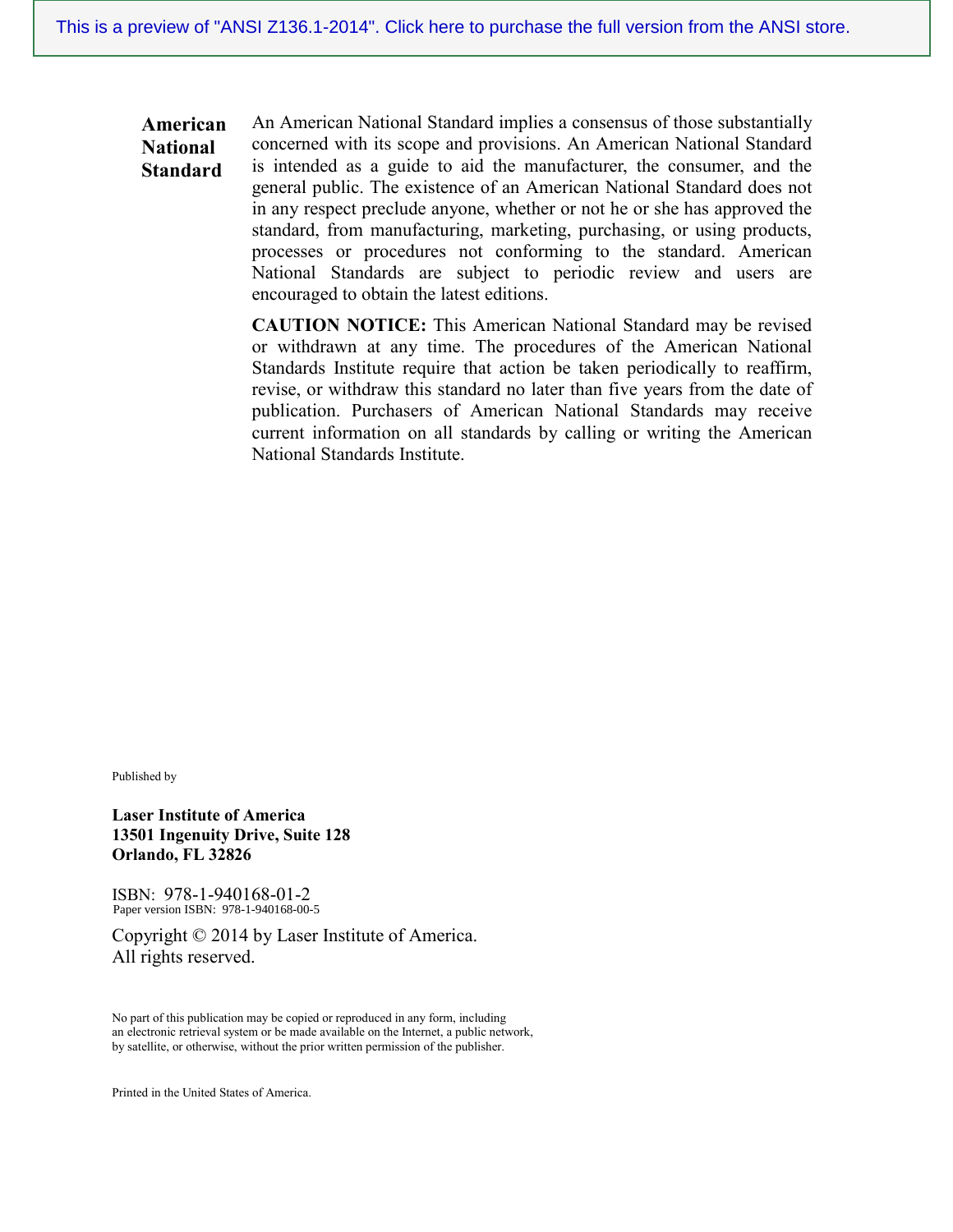**Foreword** (This introduction is not a normative part of ANSI Z136.1-2014, *American National Standard for Safe Use of Lasers.* )

> In 1968, the American National Standards Institute (ANSI) approved the initiation of the Safe Use of Lasers Standards Project under the sponsorship of the Telephone Group.

> Prior to 1985, Z136 standards were developed by ANSI Committee Z136 and submitted for approval and issuance as ANSI Z136 standards. Since 1985, Z136 standards have been developed by the ANSI Accredited Standards Committee (ASC) Z136 for Safe Use of Lasers. A copy of the procedures for development of these standards can be obtained from the secretariat, Laser Institute of America, 13501 Ingenuity Drive, Suite 128, Orlando, FL 32826, or viewed at www.z136.org.

> The present scope of ASC Z136 is to protect against hazards associated with the use of lasers and optically radiating diodes.

> ASC Z136 is responsible for the development and maintenance of this standard. In addition to the consensus body, ASC Z136 is composed of standards subcommittees (SSC) and technical subcommittees (TSC) involved in Z136 standards development and an editorial working group (EWG). At the time of this printing, the following standards and technical subcommittees were active:

- SSC-1 Safe Use of Lasers (parent document)
- SSC-2 Safe Use of Lasers and LEDs in
	- Telecommunications Applications
- SSC-3 Safe Use of Lasers in Health Care
- SSC-4 Measurements and Instrumentation
- SSC-5 Safe Use of Lasers in Educational Institutions
	- SSC-6 Safe Use of Lasers Outdoors
- SSC-7 Eyewear and Protective Barriers
- SSC-8 Safe Use of Lasers in Research, Development, and Testing
- SSC-9 Safe Use of Lasers in Manufacturing Environments
- SSC-10 Safe Use of Lasers in Entertainment, Displays, and Exhibitions
- TSC-1 Biological Effects and Medical Surveillance
- TSC-2 Hazard Evaluation and Classification
- TSC-4 Control Measures and Training
- TSC-5 Non-Beam Hazards
- TSC-7 Analysis and Applications
- EWG Editorial Working Group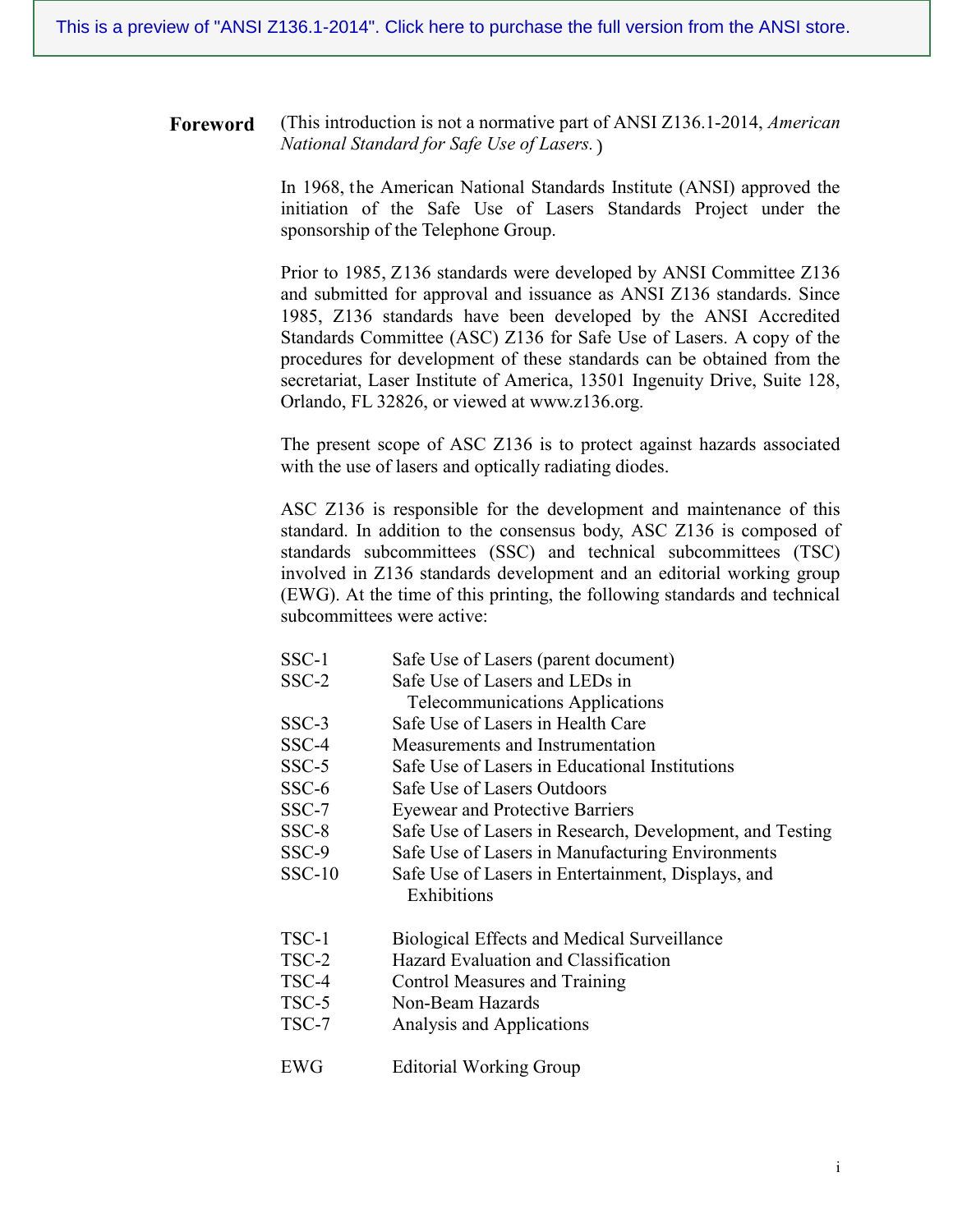The nine standards currently issued are:

ANSI Z136.1-2014, *American National Standard for Safe Use of Lasers* (replaces ANSI Z136.1-2007)

ANSI Z136.2-2012, *American National Standard for Safe Use of Optical Fiber Communication Systems Utilizing Laser Diode and LED Sources*  (replaces ANSI Z136.2-1997 *American National Standard for Safe Use of Optical Fiber Communications Systems Utilizing Laser Diode and LED Sources*)

ANSI Z136.3-2011, *American National Standard for Safe Use of Lasers in Health Care* (replaces ANSI Z136.3-2005 *American National Standard for Safe Use of Lasers in Health Care Facilities*)

ANSI Z136.4-2010, *American National Standard Recommended Practice for Laser Safety Measurements for Hazard Evaluation* (replaces ANSI Z136.4-2005)

ANSI Z136.5-2009, *American National Standard for Safe Use of Lasers in Educational Institutions* (replaces ANSI Z136.5-2000)

ANSI Z136.6-2005, *American National Standard for Safe Use of Lasers Outdoors* (replaces ANSI Z136.6-2000)

ANSI Z136.7-2008, *American National Standard for Testing and Labeling of Laser Protective Equipment* (first edition)

ANSI Z136.8-2012, *American National Standard for Safe Use of Lasers in Research, Development, or Testing* (first edition)

ANSI Z136.9-2013, *American National Standard for Safe Use of Lasers in Manufacturing Environments* (first edition)

This American National Standard provides guidance for the safe use of lasers and laser systems by defining control measures for each of seven laser hazard classifications. Once a laser or laser system is properly classified, there should be no need to carry out tedious measurements or calculations to meet the provisions of this standard. However, technical information on measurements, calculations and biological effects is also provided within the standard and its appendixes.

It is expected that this standard will be periodically revised as new information and experience in the use of lasers are gained. Future revisions may have modified content and the use of the most current document is highly recommended.

While there is considerable compatibility among existing laser safety standards, some requirements differ among state, federal, and international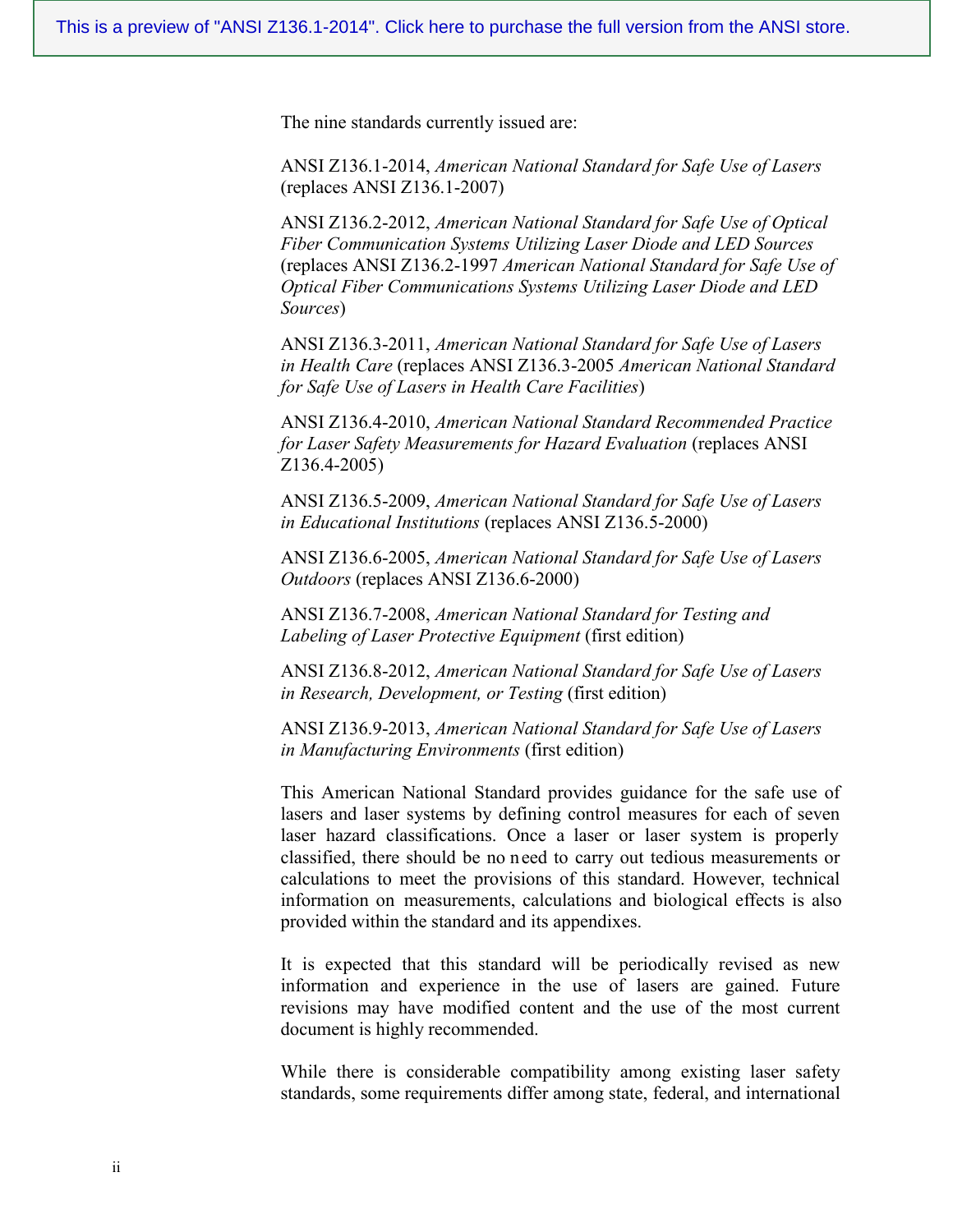standards. These differences may have an effect on the particulars of the applicable control measures.

Occasionally questions may arise regarding the meaning or intent of portions of this standard as it relates to specific applications. When the need for an interpretation is brought to the attention of the secretariat, the secretariat will initiate action to prepare an appropriate response. Since ANSI Z136 standards represent a consensus of concerned interests, it is important to ensure that any interpretation has also received the concurrence of a balance of interests. For this reason, the secretariat is not able to provide an instant response to interpretation requests except in those cases where the matter has previously received formal consideration. Requests for interpretations and suggestions for improvements of the standard are welcome. They should be sent to ASC Z136 Secretariat, Laser Institute of America, 13501 Ingenuity Drive, Suite 128, Orlando, FL 32826.

This standard was processed and approved for submittal to ANSI by ASC Z136. Committee approval of the standard does not necessarily imply that all members voted for its approval.

 Robert Thomas, Committee Chair Sheldon Zimmerman, Committee Vice-Chair Ben Edwards, Committee Secretary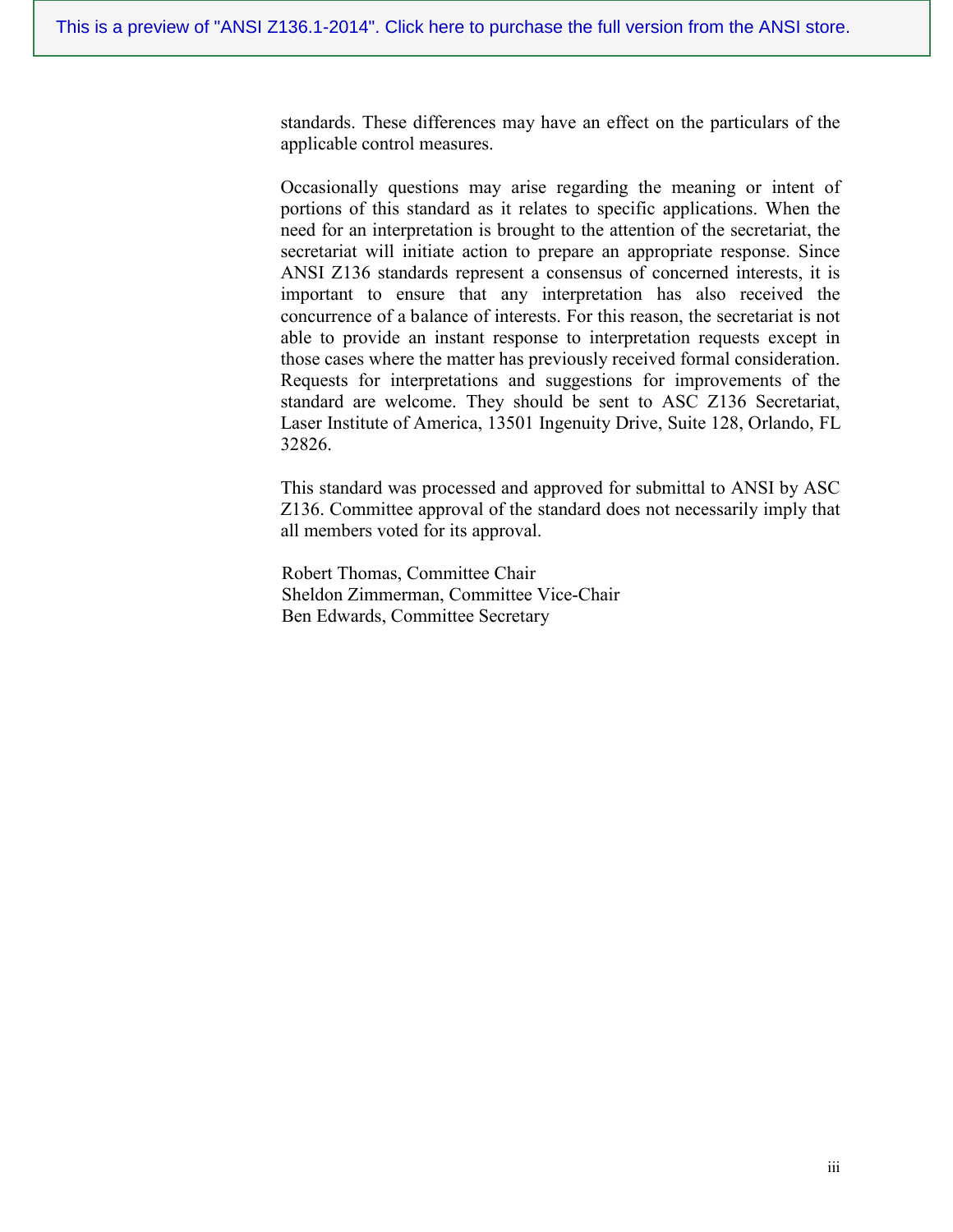**Notice** (This notice is not a normative part of ANSI Z136.1-2014, *American National Standard for Safe Use of Lasers.*  )

> Z136 standards and recommended practices are developed through a consensus standards development process approved by the American National Standards Institute. The process brings together volunteers representing varied viewpoints and interests to achieve consensus on laser safety related issues. As secretariat to ASC Z136, the Laser Institute of America (LIA) administers the process and provides financial and clerical support to the committee.

> The LIA and its directors, officers, employees, members, affiliates, and sponsors, expressly disclaim liability for any personal injury, property, or other damages of any nature whatsoever, whether special, indirect, consequential, or compensatory, directly or indirectly resulting from the publication, use of, or reliance on this document or these standards. The LIA's service as secretariat does not constitute, and LIA does not make any endorsement, warranty, or referral of any particular standards, practices, goods, or services that may be referenced in this document. The LIA also makes no guarantee or warranty as to the accuracy or completeness of any information published herein. The LIA has no power, nor does it undertake to police or enforce compliance with the contents of this document.

> In issuing and making this document available, the LIA is not undertaking to render professional or other services for or on behalf of any person or entity. Nor is the LIA undertaking to perform any duty owed by any person or entity to someone else. Anyone using this document should rely on his or her own independent judgment or, as appropriate, seek the advice of a competent professional in determining the exercise of reasonable care in any given circumstances.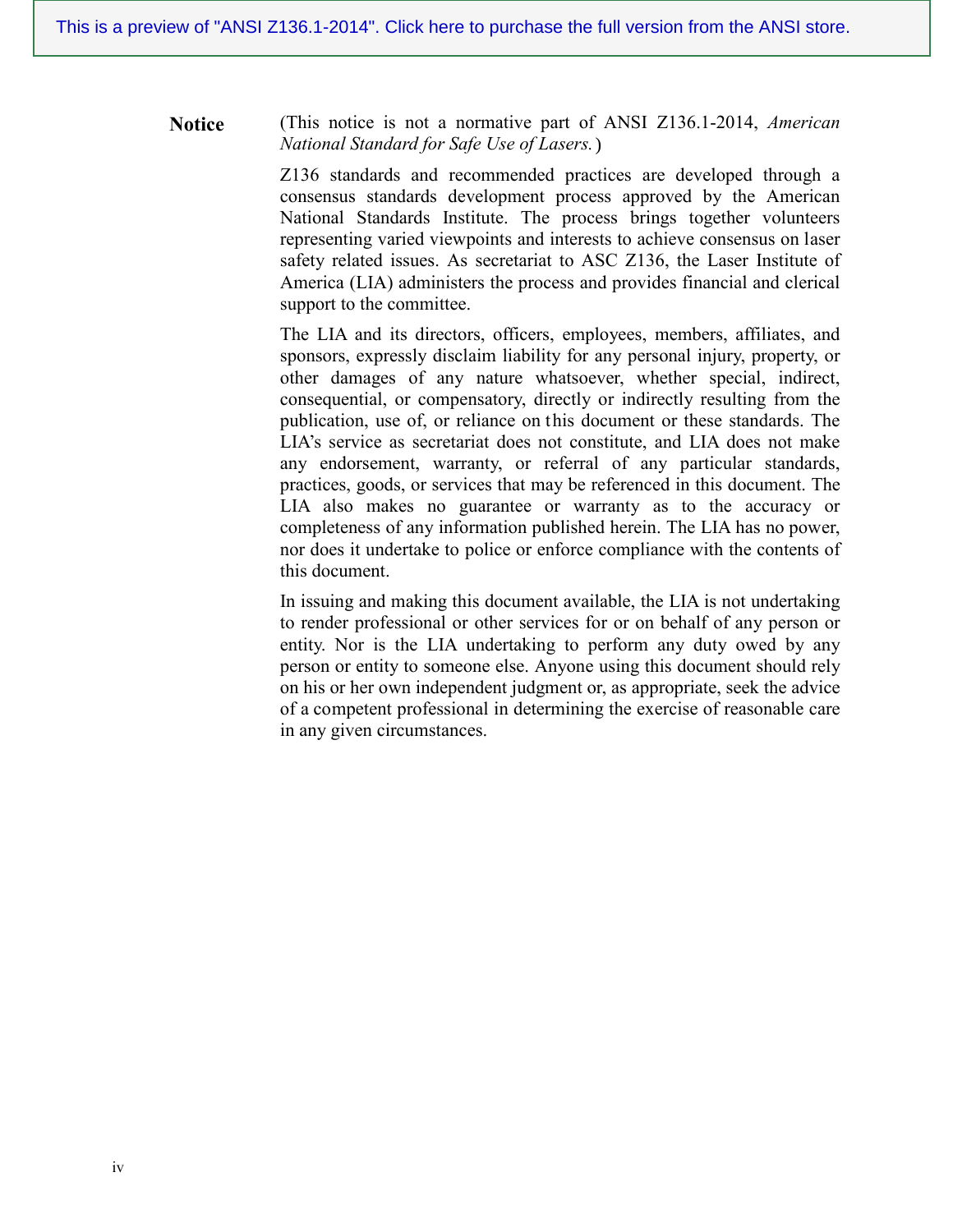### **Participants** At the time it approved this standard, ASC Z136 had the following members:

*Organization Represented Name of Representative* Academy of Laser Dentistry Scott Benjamin Altos Photonics, Inc. Lucian Hand American Academy of Dermatology Mark Nestor American College of Obstetricians & Gynecologists American Dental Association Joel White American Glaucoma Society Michael Berlin American Industrial Hygiene Association R. Timothy Hitchcock American Society for Laser Medicine & Surgery American Society of Safety Engineers Thomas V. Fleming American Veterinary Medical Association Kenneth Bartels American Welding Society Mark McLear Association of periOperative Registered Nurses (AORN) Association of Surgical Technologists Kevin Frey Buffalo Filter Daniel Palmerton Camden County College Fred Seeber Daniel Laser Safety Paul Daniel, Jr. Federal Aviation Administration (FAA) Ricky Chitwood Health Physics Society Thomas Johnson High-Rez Diagnostics Richard Hughes Institute of Electrical and Electronics Engineers (SCC-39) International Imaging Industry Association  $(I3A)$ International Laser Display Association (ILDA) Kentek Corporation William Arthur KLA-Tencor Karl Umstadter L<sup>\*</sup>A<sup>\*</sup>I International Thomas Lieb Laser Institute of America Gus Anibarro Laser Safety Consulting, LLC. Darrell Seeley Lawrence Berkeley National Laboratory Ken Barat Lawrence Livermore National Laboratory Robert Ehrlich Lightwave International Roberta McHatton Los Alamos National Laboratory Connon Odom National Aeronautics and Space Administration National Institute of Standards and Technology (NIST)

Ira Horowitz

David Sliney Brian Biesman (Alt) Walter Nickens (Alt) Evangeline Dennis

David Sliney (Alt) Ron Petersen

Joseph Greco

Patrick Murphy

Guy Camomilli Randall Scott (Alt) Joshua Hadler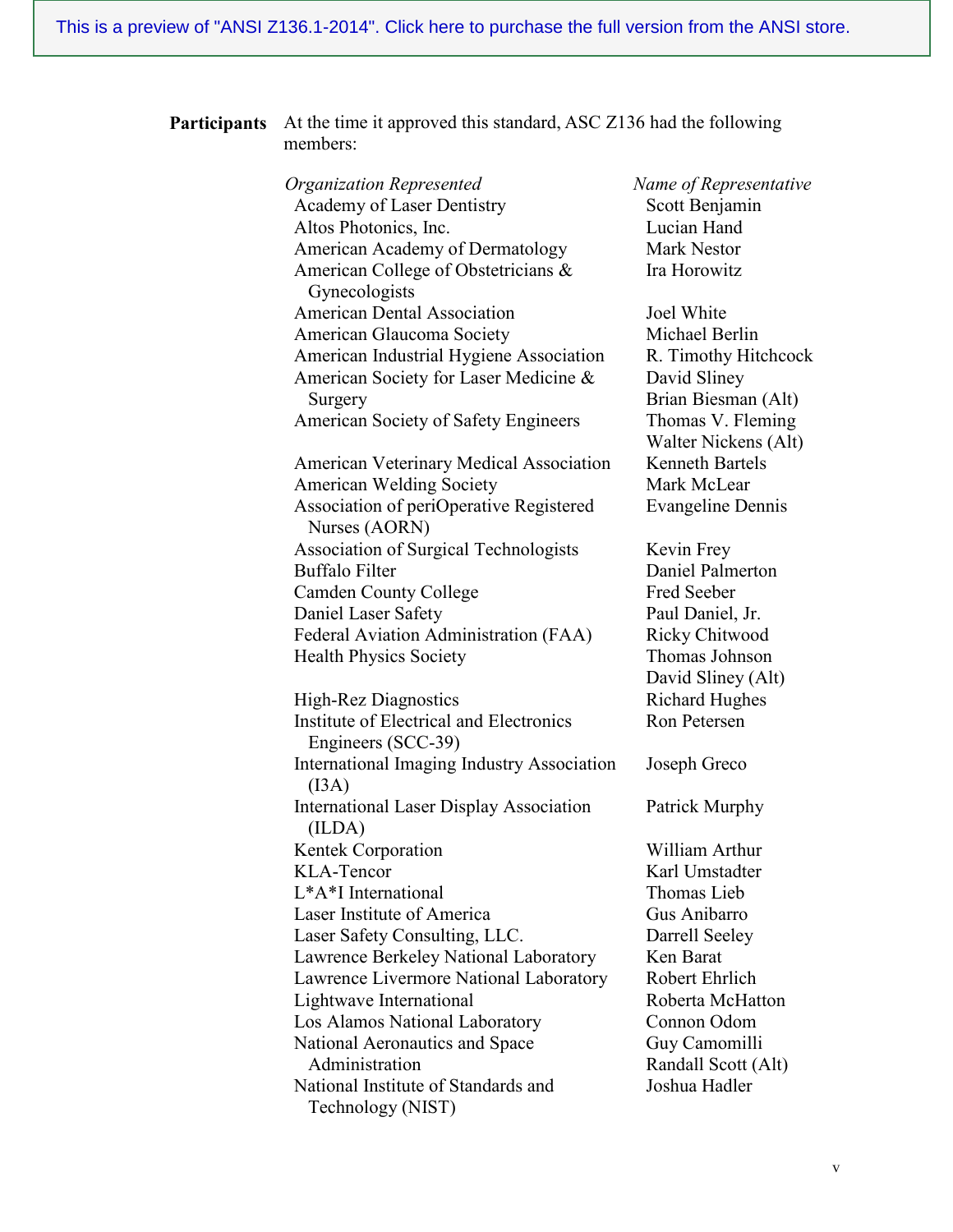*Organization Represented Name of Representative* North American Association for Laser Therapy (NAALT) Power Technology, Inc. William Burgess Rockwell Laser Industries William Ertle Solta Medical Inc. **George Frangineas** TASC, Inc. Edward Early Underwriters Laboratories, Inc. Peter Boden University of Texas, Southwestern Medical Center US Department of Health and Human Services, Center for Devices and Radiological Health US Department of Labor, Occupational Safety & Health Administration US Department of the Air Force, Air Force Research Laboratory US Department of the Air Force, Surgeon General's Office US Department of the Army, Army Institute of Public Health Command (AIPH) US Department of the Army, Army Institute of Surgical Research US Department of the Navy, Naval Air Systems Command US Department of the Navy, Naval Sea Systems Command

*Individual Members* Robert Aldrich

Raymond Lanzafame

John Hoopman

Richard Felten Robert James (Alt)

Jeffrey Lodwick

Benjamin Rockwell Robert Thomas (Alt) Edward Kelly

Jeffrey Pfoutz Penelope Galoff (Alt)

Bruce Stuck

James Sheehy

Sheldon Zimmerman Mary Zimmerman (Alt)

Prem Batra Hong Chen Richard Crowson Jerome Dennis David Dewey Ben Edwards Mark Festenstein Donald Haes Robert Handren, Jr. Ami Kestenbaum David J. Lund Martin Mainster Wesley Marshall J. Stuart Nelson Patti Owens Jay Parkinson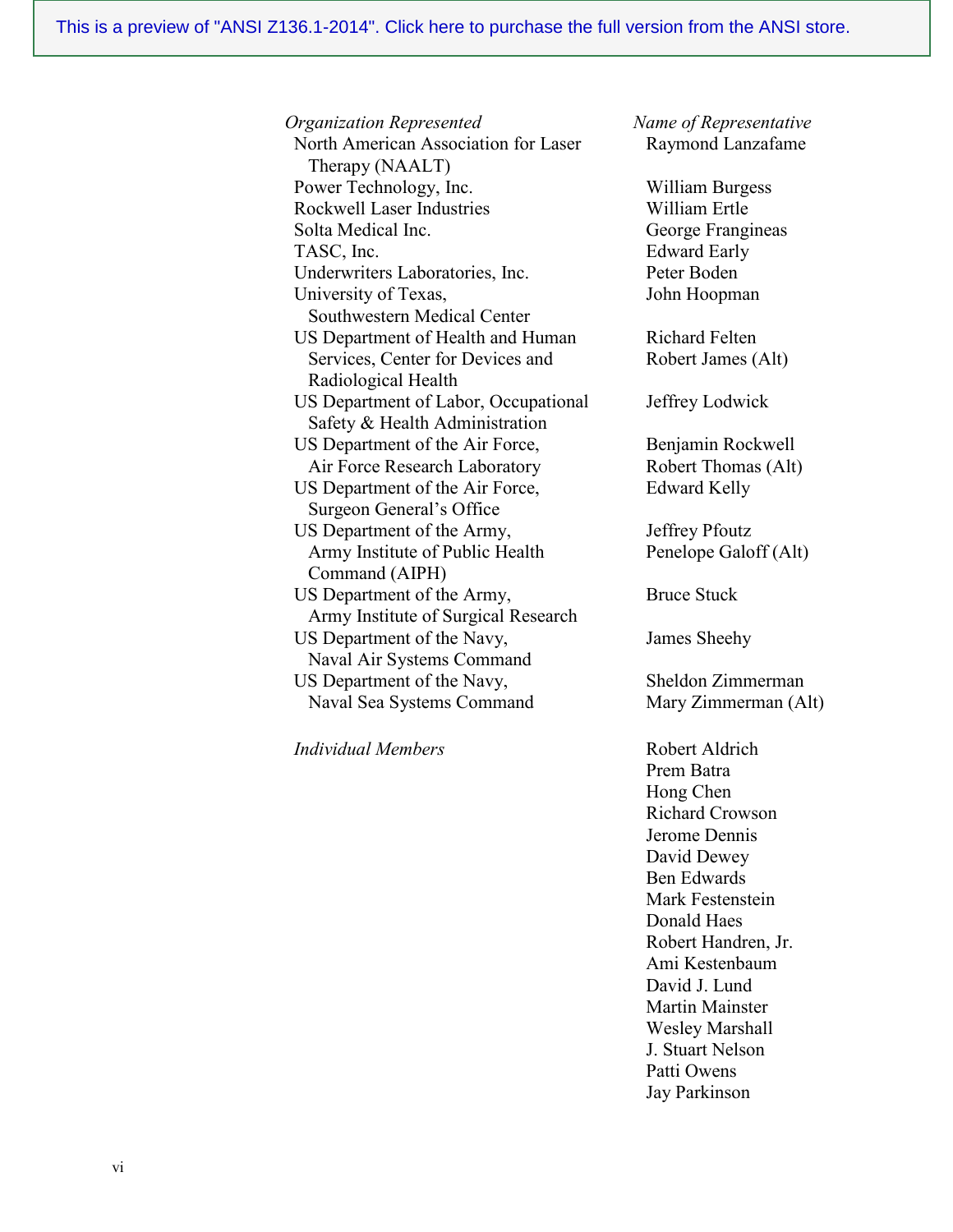*Individual Members cont'd* Randolph Paura

William P. Roach Penny J. Smalley Nikolay Stoev Paul Testagrossa Thomas Tierney Antonio Triventi Robert Weiner Anthony Zmorenski

*Emeritus Members* James Smith

Myron Wolbarsht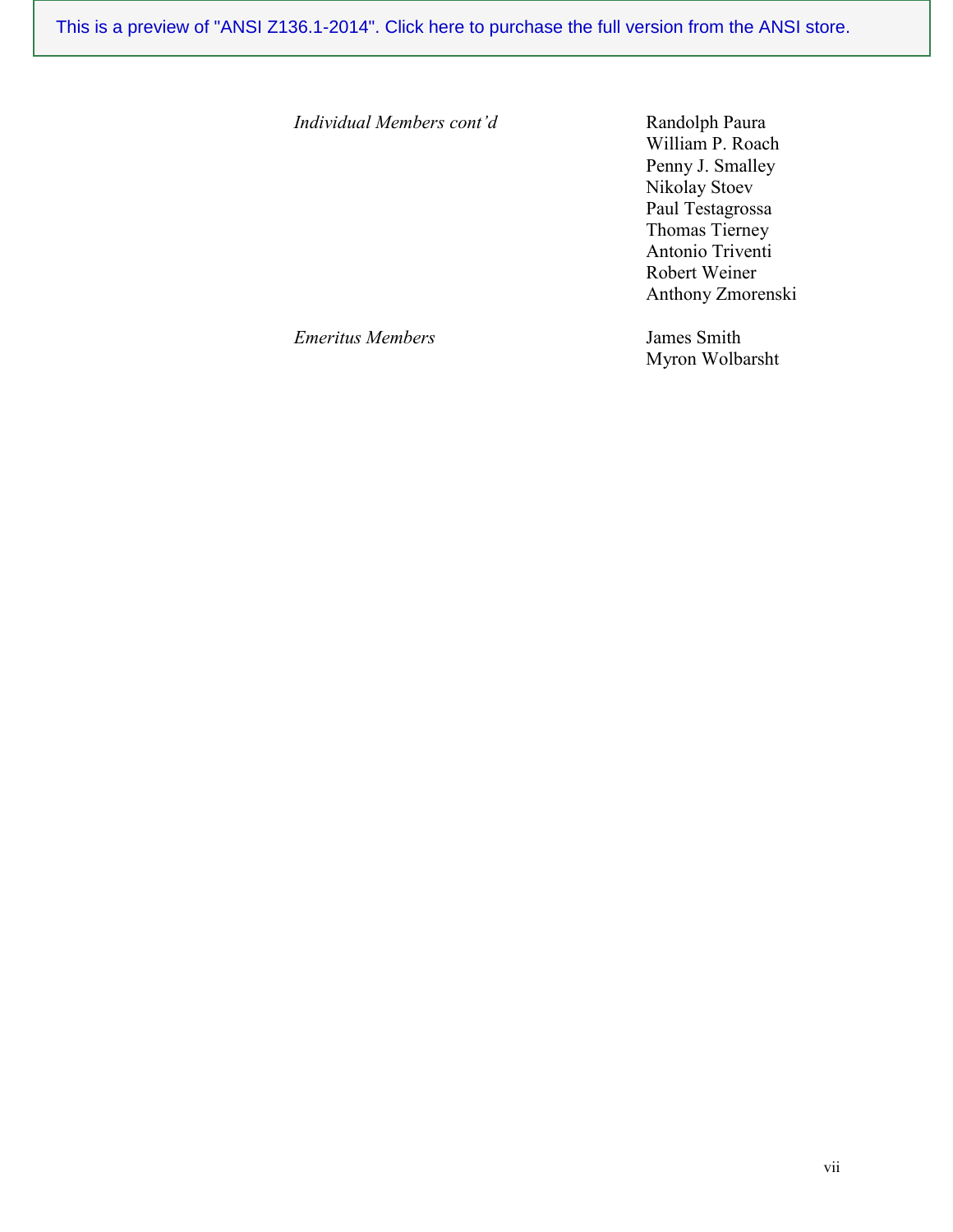The various subcommittees that participated in developing this standard had the following members:

*Safe Use of Lasers, SSC-1* Benjamin Rockwell, Chair Thomas Johnson, Vice-Chair Dale Payne, Secretary

Robert Aldrich William Arthur Ken Barat Gary Begley Scott Benjamin Jerry Bogert David Bothner Bryon Bowen William Burgess Ritchie Buschow Honry Cheng Ricky Chitwood Ahsan Chowdary James Chung Partick Clark Paul Daniel, Jr. Rebecca Daskalova Jerome Dennis Ben Edwards Robert Ehrlich William Ertle Robert Fairchild Richard Felten Mark Festenstein Richard Fowler Penelope Galoff Mark Gleichert Joshua Hadler Donald Haes Matthew Harrison Jennifer Hunter Stuart Hutchinson Tony Imm Saleh Jany Robert Kang Kimberly Kantner Edward Kelly Paul Kennedy Ami Kestenbaum Richard Kice Yafu Lin Anthony Lopez Brian J. Lund

David J. Lund Wesley Marshall Leon McLin Clint Meneely Patrick Murphy Neal Nakafuji John O'Donnell John O'Hagan Connon Odom Jeffrey Oliver William Pate Patrick Patterson Randolph Paura Ron Petersen Jeffrey Pfoutz Ginger Pocock Kenneth Puckett William P. Roach Bret Rogers Leorrorne Roque Denny Rossbach Barbara Sams James Santucci Noam Sapiens Karl Schulmeister Darrell Seeley David Sliney Penny Smalley James Smith Mordechai Snir Sandu Sonoc Paul Sorensen Nikolay Stoev Bruce Stuck Paul Szajowski Paul Testagrossa Robert Thomas Stephen Till Greta Toncheva Karl Umstadter Carine Vanpeteghem Robert Weiner Joel White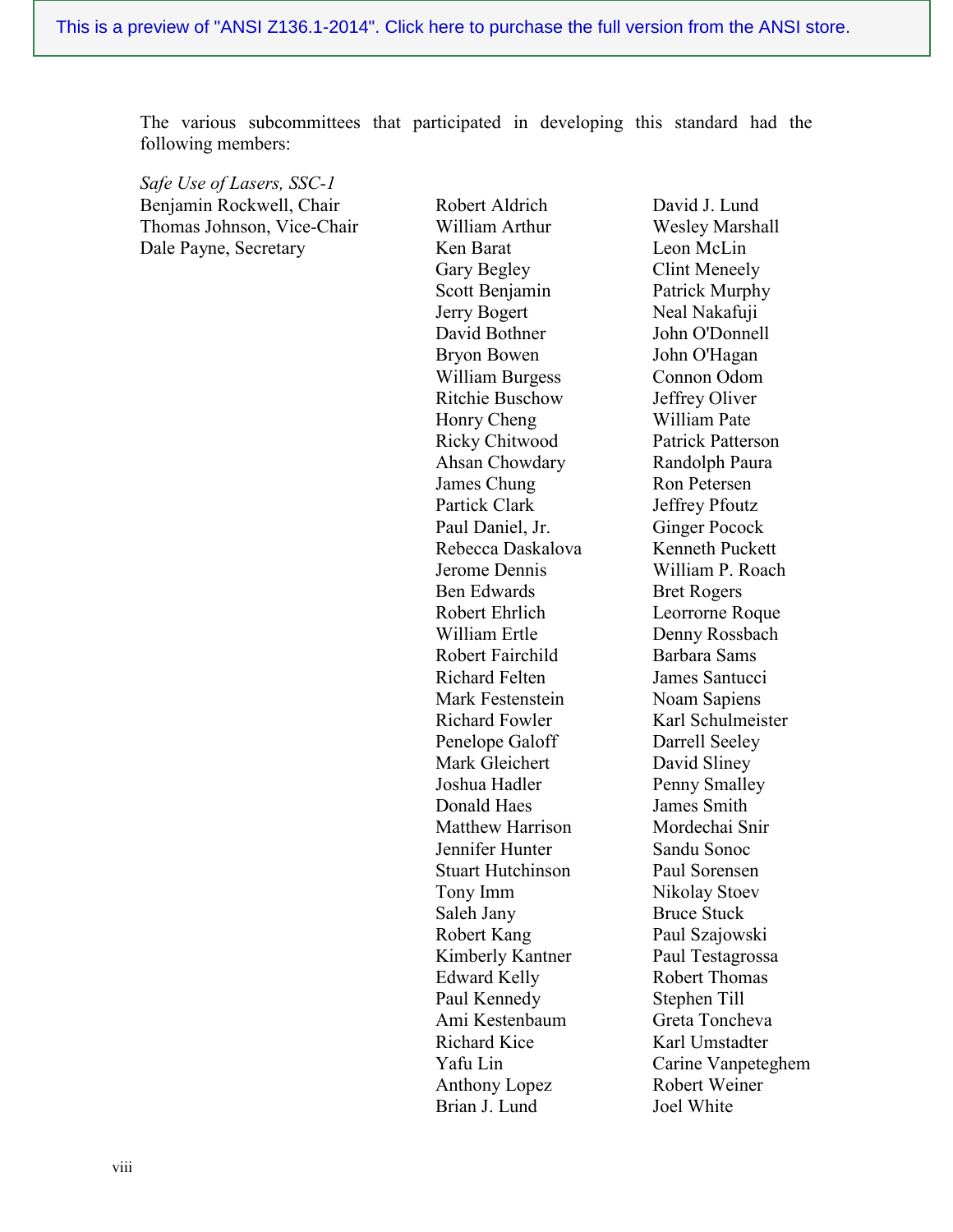*Safe Use of Lasers, SSC-1 (cont'd)*

Michael Woods Susan Yeung

Sheldon Zimmerman

Martin Mainster

*Laser Bioeffects, TSC-1* Bruce Stuck, Chair David Sliney, Vice-Chair Jeffrey Pfoutz, Secretary

Robert Aldrich Kenneth Bartels Clifton Clark Patrick Clark Michael D. Colvard Francois Delori Jerome Dennis William Ertle Penelope Galoff Jennifer Hunter Saleh Jany Thomas Johnson Robert Kang Edward Kelly Paul Kennedy Do-Hyun Kim Yafu Lin Brian J. Lund David J. Lund Damien Luviano

Wesley Marshall Leon McLin John O'Hagan Jeffrey Oliver Jay Parkinson Ron Petersen Leslie Pollard William P. Roach Benjamin Rockwell Noam Sapiens Karl Schulmeister James Sheehy Robert Thomas Stephen Till Stephen Trokel Myron Wolbarsht Mary Zimmerman Sheldon Zimmerman Joseph Zuclich

*Hazard Evaluation & Classification, TSC-2*

Penelope Galoff, Chair Karl Umstadter, Vice-Chair Jeffrey Pfoutz, Secretary

Robert Aldrich Ahsan Chowdary James Chung Jerome Dennis Edward Early Robert Fairchild Mark Festenstein Saleh Jany Anthony Lopez Wesley Marshall Connon Odom Jay Parkinson Randolph Paura Ron Petersen Benjamin Rockwell

Leorrorne Roque Sergey Shishkin David Sliney Dale Smith Mordechai Snir Sandu Sonoc Michael Sullivan Paul Szajowski Sue Terry Paul Testagrossa Robert Thomas Robert Weiner Xiaowei Yan Sheldon Zimmerman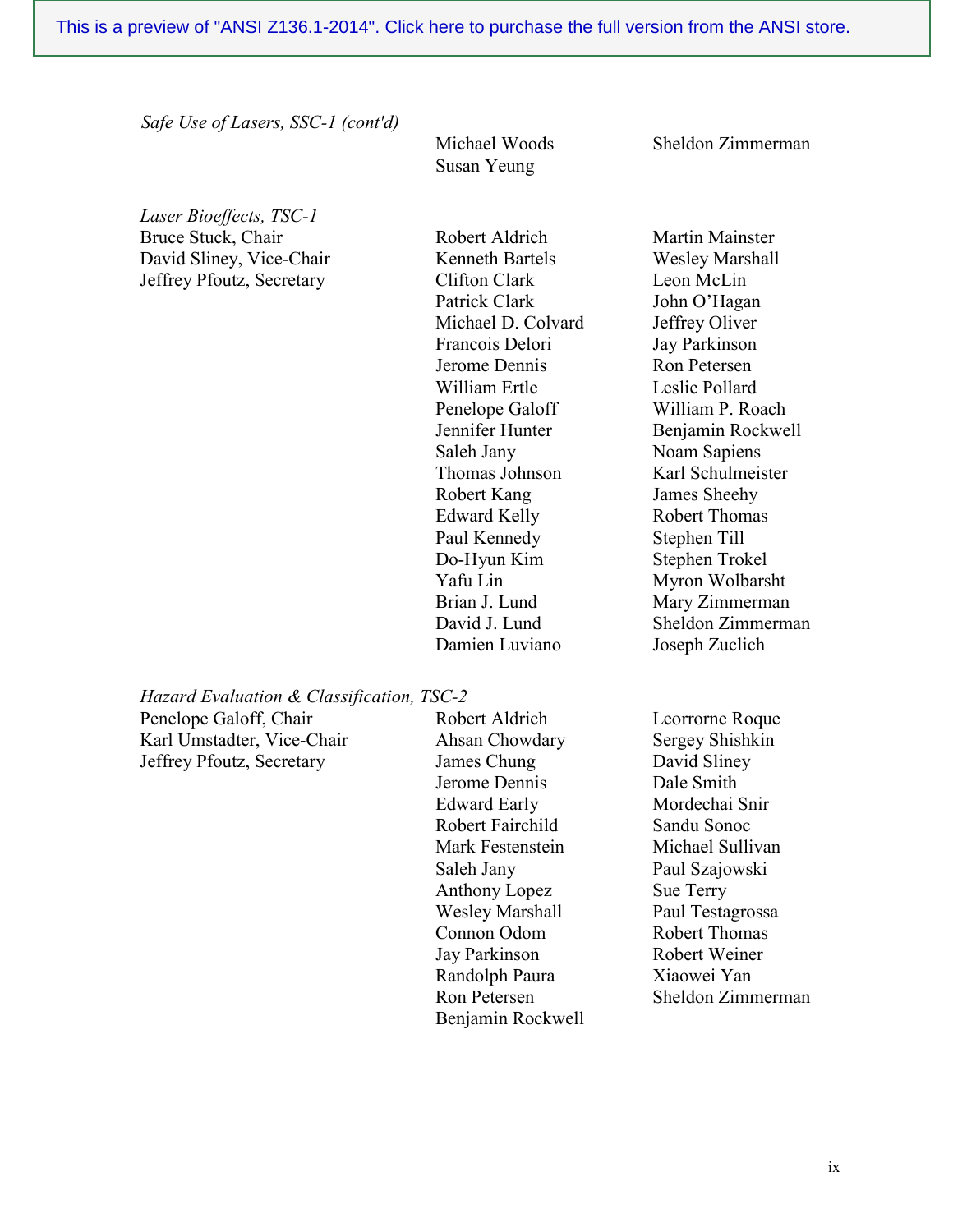Robert Aldrich Gus Anibarro William Arthur

*Control Measures & Training, TSC-4* William Ertle, Chair Darrell Seeley, Vice-Chair Michael Woods, Secretary

> Ken Barat Prem Batra David Bothner Bryon Bowen Richard Crowson Paul Daniel, Jr. Jerome Dennis Howard Donovan Mark Festenstein Thomas Fleming Penelope Galoff Mike Hart R. Timothy Hitchcock Roy Henderson John Hoopman Richard Hughes Stu Hutchinson Bill Janssen Tom Johnson Kimberly Kantner Thomas Lieb David J. Lund Wesley Marshall Roberta McHatton Mark McLear C. Eugene Moss Albert Moore

John O'Hagan Connon Odom Patti Owens Daniel Palmerton Jay Parkinson Randolph Paura Ron Petersen William P. Roach Benjamin Rockwell James Sheehy David Sliney Penny J. Smalley Dale Smith Casey Stack Nikolay Stoev Bruce Stuck Sue Terry Paul Testagrossa Robert Thomas Stephen Trokel Karl Umstadter Wei-Hsung Wang Robert Weiner Stephen Wengraitis Scott Wohlstein Sheldon Zimmerman Anthony Zmorenski

Robert Moore John O'Donnell

*Non-Beam Hazards, TSC-5* Ben Edwards, Chair Ken Barat

Ritchie Buschow Joseph Greco Matthew Harrison R. Timothy Hitchcock Richard Hughes Albert Moore

*Analysis and Applications, TSC-7* Wesley Marshall, Chair Robert Thomas, Vice-Chair

Robert Aldrich Gary Bower Hong Chen Wallace Mitchell

Daniel Palmerton William Pate Ron Petersen Penny J. Smalley Dan Thomas Carine Vanpeteghem Michael Woods

Connon Odom Jay Parkinson Randolph Paura Ron Petersen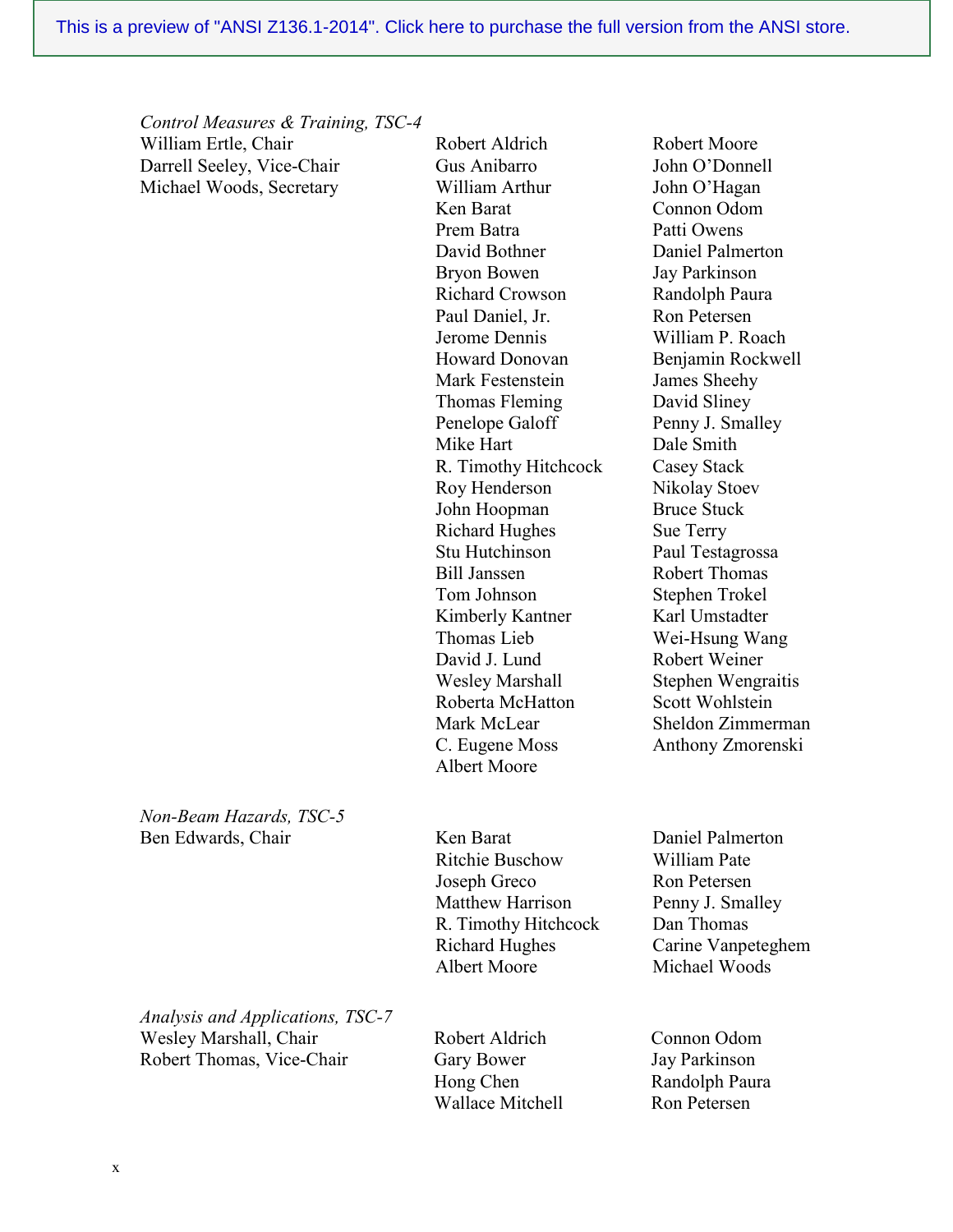*Analysis and Applications, TSC-7 (cont'd)*

William Roach Benjamin Rockwell David Sliney Bruce Stuck

Paul Szajowski Scott Wohlstein Sheldon Zimmerman

*Editorial Working Group, EWG* Ron Petersen, Chair Ben Edwards

Kevin Frey Penelope Galoff Richard Hughes Bill Janssen

Thomas Johnson Connon Odom Barbara Sams Paul Szajowski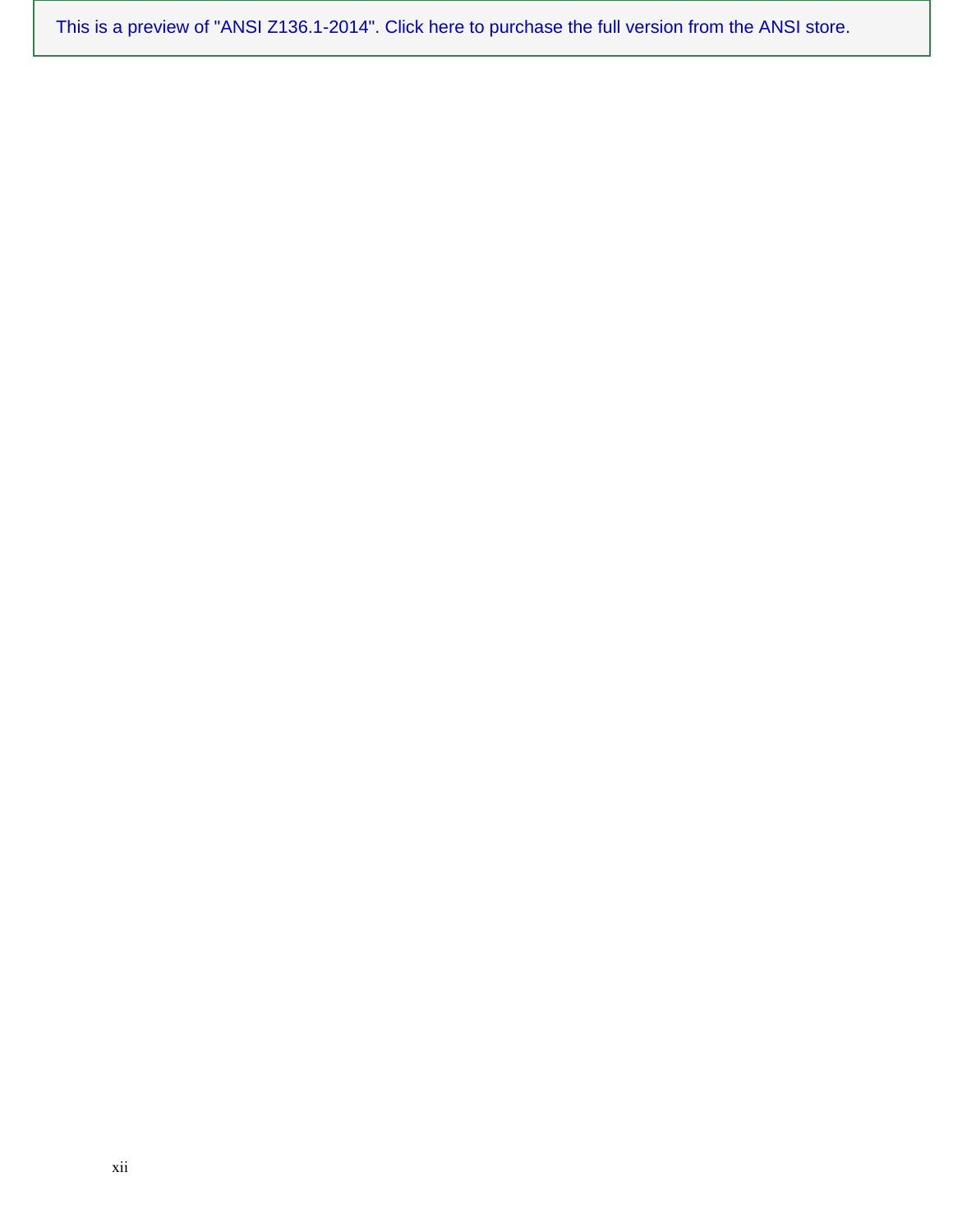| <b>CONTENTS</b>                                                           |             |
|---------------------------------------------------------------------------|-------------|
| <b>SECTION</b>                                                            | <b>PAGE</b> |
|                                                                           |             |
|                                                                           |             |
|                                                                           |             |
|                                                                           |             |
|                                                                           |             |
|                                                                           |             |
|                                                                           |             |
|                                                                           |             |
|                                                                           |             |
|                                                                           |             |
|                                                                           |             |
|                                                                           |             |
|                                                                           |             |
|                                                                           |             |
|                                                                           |             |
|                                                                           |             |
|                                                                           |             |
|                                                                           |             |
|                                                                           |             |
|                                                                           |             |
|                                                                           |             |
|                                                                           |             |
|                                                                           |             |
|                                                                           |             |
| 6.1 Examinations Following a Suspected or Actual Laser-Induced Injury. 52 |             |
|                                                                           |             |
|                                                                           |             |
|                                                                           |             |
|                                                                           |             |
|                                                                           |             |
|                                                                           |             |
|                                                                           |             |
|                                                                           |             |
| Table 7-1. Irradiance Dependence of Specific Non-Beam Hazards (NBH)54     |             |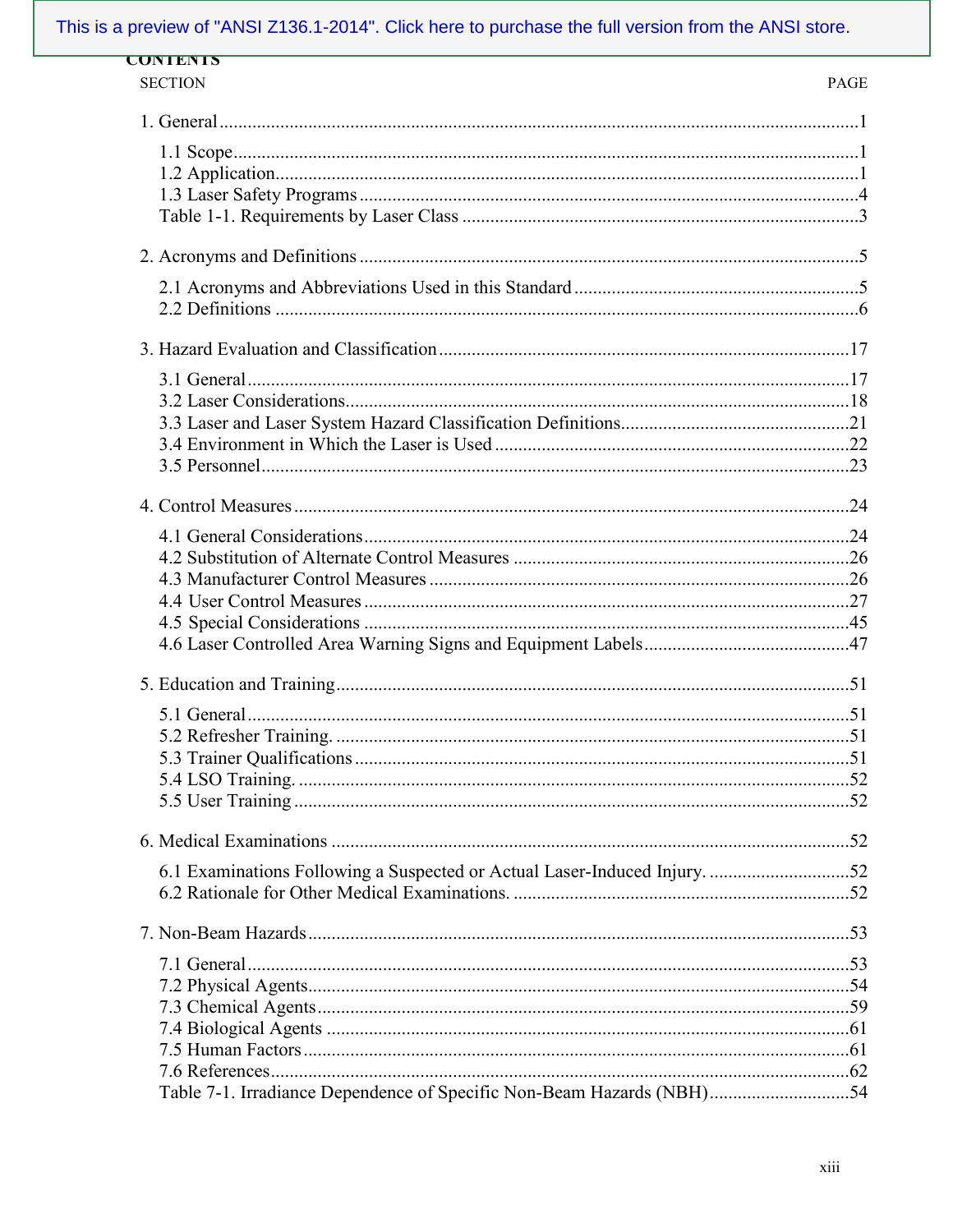| <b>SECTION</b> | <b>PAGE</b> |
|----------------|-------------|
|                |             |
|                |             |
|                |             |
|                |             |
|                |             |
|                |             |
|                |             |
|                |             |
|                |             |
|                |             |
|                |             |
|                |             |

# Tables

| Table 1. Pulse-Repetition Frequency (PRF) above which the Average Power MPE (Rule 2)      |
|-------------------------------------------------------------------------------------------|
| Provides the Most Restrictive MPE for Repetitive-Pulse Laser Exposure 73                  |
| Table 2. Recommended Maximum Anticipated Exposure Durations $(T_{\text{max}})$ for CW and |
|                                                                                           |
| Table 3. Pulse Energy that Does Not Exceed the MPE for a Diffusely Reflected Beam75       |
| Table 4. Simplified Method for Selecting Laser Eye Protection for a Point Source          |
|                                                                                           |
| Table 5. Maximum Permissible Exposure (MPE) for Ocular Exposure to a Laser Beam 77        |
| Table 5a. Maximum Permissible Exposure (MPE) for Ocular Exposure to a Laser Beam          |
|                                                                                           |
| Table 5b. Maximum Permissible Exposure (MPE) for a Point Source Ocular Exposure to        |
|                                                                                           |
| Table 5c. Maximum Permissible Exposure (MPE) for a Point Source Ocular Exposure to        |
|                                                                                           |
| Table 5d. Maximum Permissible Exposure (MPE) for Ocular Exposure to a Laser Beam          |
|                                                                                           |
| Table 5e. Maximum Permissible Exposure (MPE) for Extended Source Ocular Exposure          |
|                                                                                           |
| Table 5f. Maximum Permissible Exposure (MPE) for Extended Source Ocular Exposure          |
|                                                                                           |
|                                                                                           |
| Table 6b. Extended Source Parameters and Correction Factors for Wavelengths from          |
|                                                                                           |
| Table 6c. Multiple-Pulse Exposure Correction Factors for Wavelengths from 400 nm to       |
|                                                                                           |
| Table 7. Maximum Permissible Exposure (MPE) for Skin Exposure to a Laser Beam86           |
| Table 7a. Maximum Permissible Exposure (MPE) for Skin Exposure to a Laser for             |
|                                                                                           |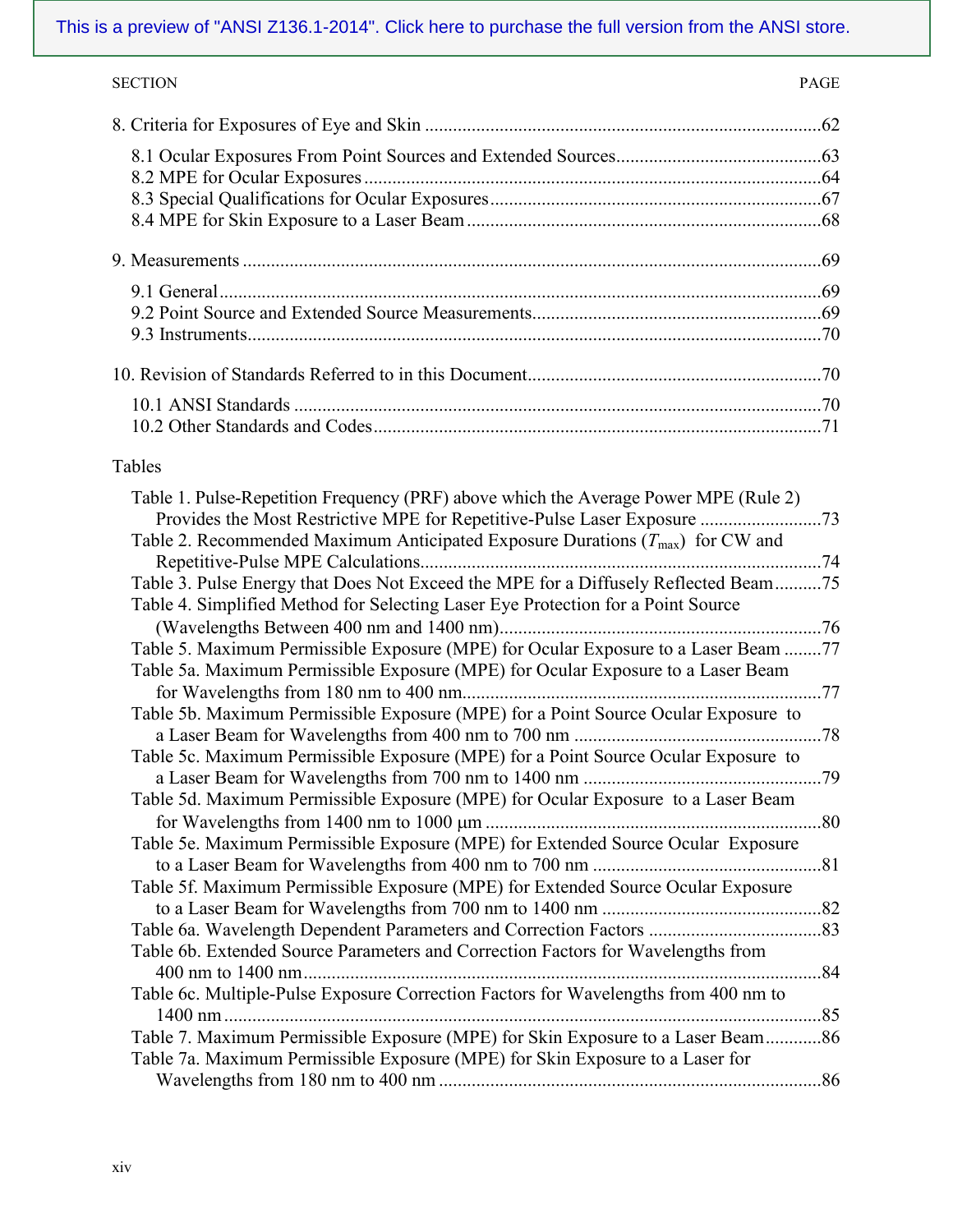### SECTION PAGE

| Table 7b. Maximum Permissible Exposure (MPE) for Skin Exposure to a Laser for |  |
|-------------------------------------------------------------------------------|--|
| Table 7c. Maximum Permissible Exposure (MPE) for Skin Exposure to a Laser for |  |
|                                                                               |  |
|                                                                               |  |
|                                                                               |  |
|                                                                               |  |
|                                                                               |  |
|                                                                               |  |
|                                                                               |  |
|                                                                               |  |
|                                                                               |  |
|                                                                               |  |
|                                                                               |  |

# Figures

| Figure 1a. Sample ANSI Z535.2 Compliant Caution Sign for Class 2, Class 2M and Class                        |
|-------------------------------------------------------------------------------------------------------------|
| 3R Lasers<br>96                                                                                             |
| Figure 1b. Sample ANSI Z535.2 Compliant Warning Sign for Class 3B and Class 4 Laser                         |
| 96                                                                                                          |
| Figure 1c. Sample ANSI Z535.2 Compliant Class 4 Laser Controlled Area Danger Sign                           |
| Format                                                                                                      |
|                                                                                                             |
| Figure 2a. Area/Entryway Safety Controls for Class 4 Lasers Utilizing Entryway                              |
| .98                                                                                                         |
| Figure 2b. Entryway Safety Controls for Class 4 Lasers without Entryway Interlocks99                        |
|                                                                                                             |
| Figure 4. Point Source MPEs for Visible and Near Infrared Pulsed Sources (Wavelengths                       |
|                                                                                                             |
| Figure 5. MPE for Ultraviolet Radiation (Small and Extended Sources) for Exposure                           |
| Duration from $10^{-9}$ s to $3 \times 10^{4}$ s for Ocular Exposure and $10^{-9}$ s to $10^{3}$ s for Skin |
| 101                                                                                                         |
| Figure 6. MPE for Ultraviolet (Wavelengths from 315 nm to 400 nm) and Infrared                              |
| (Wavelengths from 1400 nm to 1000 $\mu$ m) Laser Radiation for Single Pulses or                             |
|                                                                                                             |
| Figure 7. MPE for Ocular Exposure to Visible Laser Radiation (Wavelengths from 400 nm                       |
| to 700 nm) for Single Pulses or Continuous Exposure (Small or Extended Sources) 102                         |
| Figure 8. Correction Factors $C_A$ , $C_B$ and $C_C$ used to Determine the MPE for Ocular                   |
|                                                                                                             |
|                                                                                                             |
| Figure 10a. Ocular Point Source MPE ( $\alpha \le 1.5$ mrad) for Visible and Near Infrared Laser            |
|                                                                                                             |
| Figure 10b. Ocular Extended Source MPE ( $\alpha$ = 3 mrad) for Visible and Near Infrared                   |
|                                                                                                             |
| Figure 10c. Ocular Extended Source MPE ( $\alpha$ = 11 mrad) for Visible and Near Infrared                  |
|                                                                                                             |
|                                                                                                             |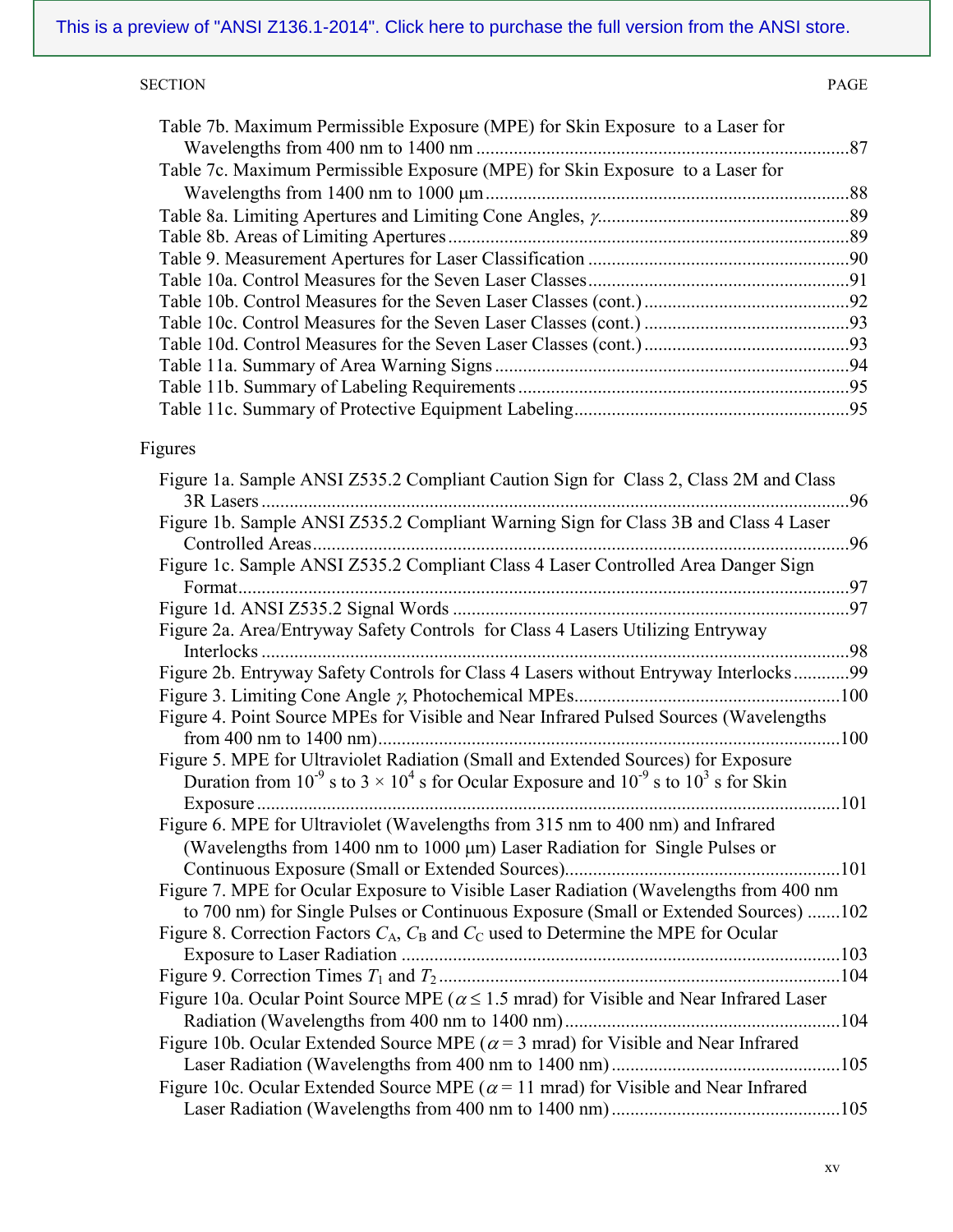### SECTION PAGE

| Figure 10d. Ocular Extended Source MPE ( $\alpha$ = 25 mrad) for Visible and Near Infrared   |      |
|----------------------------------------------------------------------------------------------|------|
|                                                                                              |      |
| Figure 10e. Ocular Extended Source MPE ( $\alpha$ = 50 mrad) for Visible and Near Infrared   |      |
|                                                                                              |      |
| Figure 11. Ocular Extended Source MPE ( $\alpha \ge 100$ mrad) for Visible and Near Infrared |      |
|                                                                                              |      |
| Figure 12. Ocular Extended Source MPE ( $\alpha$ = 100 mrad) for Visible and Near Infrared   |      |
| Laser Radiation (Wavelengths from 400 nm to 1400 nm) for Pulsed or Continuous                |      |
|                                                                                              |      |
| Figure 13. MPE Reduction Factor $C_P$ for Repetitive-Pulse Lasers and Multiple Exposures     |      |
|                                                                                              |      |
|                                                                                              |      |
| Figure 15. Correction Factor $K_{\lambda}$ used to Determine the Corneal MPE for Wavelengths |      |
|                                                                                              |      |
|                                                                                              |      |
| Appendix A                                                                                   |      |
|                                                                                              |      |
|                                                                                              |      |
|                                                                                              |      |
|                                                                                              |      |
|                                                                                              |      |
| Appendix B                                                                                   |      |
|                                                                                              |      |
|                                                                                              |      |
|                                                                                              |      |
|                                                                                              |      |
|                                                                                              |      |
|                                                                                              |      |
| B6. Formulas and Examples Useful in Evaluation of Various Laser Applications149              |      |
|                                                                                              |      |
|                                                                                              |      |
|                                                                                              |      |
|                                                                                              |      |
|                                                                                              |      |
|                                                                                              |      |
|                                                                                              |      |
|                                                                                              |      |
|                                                                                              |      |
| Figure B6. Examples of Use of Laser Range Equations for Determining Nominal-Hazard           | .204 |
|                                                                                              |      |
|                                                                                              |      |
|                                                                                              |      |
| Figure B10. Illustration of optical sources where the source is fairly uniform and the       |      |
|                                                                                              |      |
|                                                                                              |      |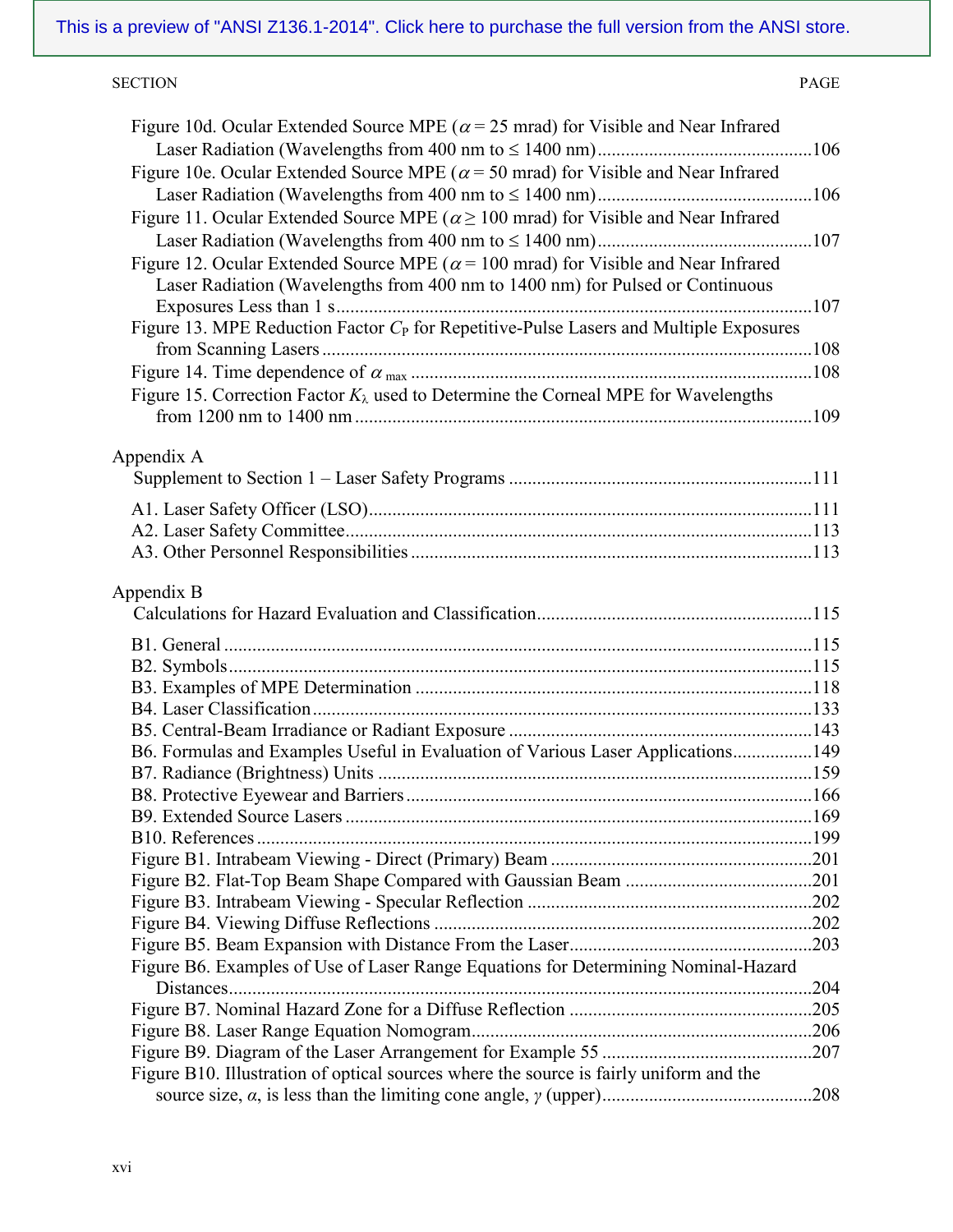| <b>SECTION</b>                                                                            | <b>PAGE</b> |
|-------------------------------------------------------------------------------------------|-------------|
|                                                                                           | .209        |
| Appendix C                                                                                |             |
|                                                                                           | .210        |
| C1. Examples of Typical Lasers or Laser System Classification and MPEs for Selected       |             |
|                                                                                           |             |
|                                                                                           |             |
| Table C1. Typical Laser Classification - Continuous Wave (CW) Point Source Lasers211      |             |
| Table C2. Typical Laser Classification - Single-Pulse Point Source Lasers 212             |             |
|                                                                                           |             |
|                                                                                           |             |
| Table C4. Point Source MPE for the Eye and MPE for the Skin for Selected Single-Pulse     |             |
|                                                                                           |             |
| Appendix D                                                                                |             |
|                                                                                           |             |
|                                                                                           |             |
|                                                                                           |             |
|                                                                                           |             |
|                                                                                           |             |
|                                                                                           |             |
| Figure D2.1. IEC Warning Label – Hazard Symbol and Explanatory Label 223                  |             |
| Figure D2.2. Caution Sign Design Used in ANSI Z136.1-2007 that is Grandfathered in        |             |
|                                                                                           | .223        |
| Figure D2.3. Danger Sign Design Used in ANSI Z136.1-2007 that is Grandfathered in         |             |
|                                                                                           |             |
| Appendix E<br>Guide for Organization and Implementation of Employee Laser Safety Training |             |
|                                                                                           |             |
|                                                                                           |             |
|                                                                                           |             |
|                                                                                           |             |
| Appendix F                                                                                | .229        |
|                                                                                           |             |
|                                                                                           |             |
|                                                                                           |             |
|                                                                                           |             |
|                                                                                           |             |
|                                                                                           |             |
|                                                                                           |             |
|                                                                                           |             |
|                                                                                           |             |